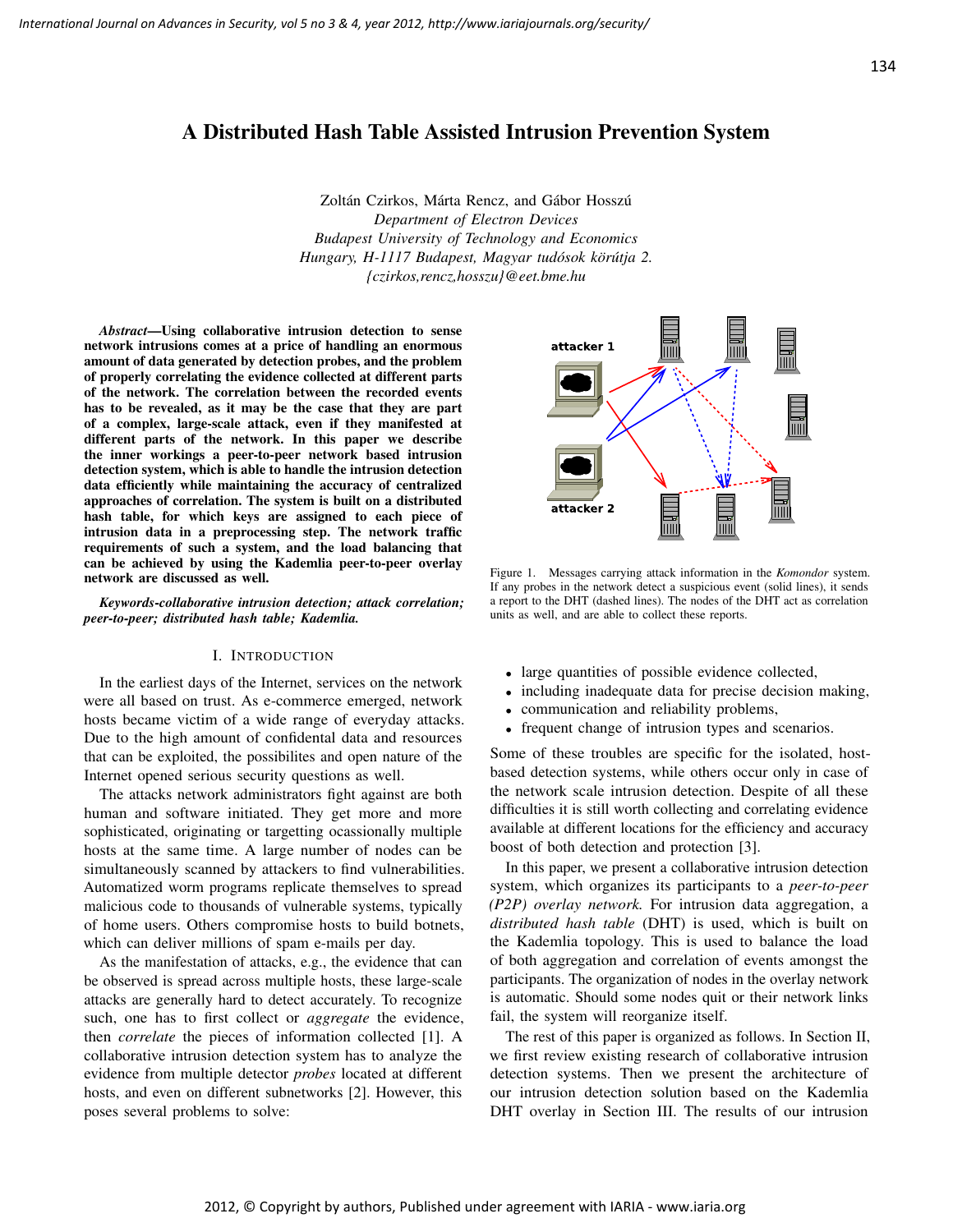detection method and statistics of detection are highlighted in Section IV. Research is concluded in Section V.

## II. RELATED WORK

Attackers use various ways for intrusion of computer network systems depending on their particular goals. These methods leave different tracks and evidences, called the *manifestation of attacks* [4]. To discuss the internals of a collaborative intrusion detection system, we use the following terms [2]:

- *Suspicious events* are primary events, that can be detected at probes. Not necessarily attacks by themselves, but can be part of a complex attack scenario.
- *Attacks* are real intrusion attempts, which are used to gain access to a host or disturb its correct functioning. Usually these are made up from several suspicious events at once.

The activity of an SSH (Secure Shell, a remote login software) worm program can be seen as an example of an attack. These worms use brute-force login attempts using well-known user names and simple passwords [5], directed against a single host. The attempts are events that make up the attack in this case. Multiple failed login attempts usually indicate an attack, while a single failed attempt is usually only a user mistyping his password.

## *A. Centralized Collaborative Intrusion Detection*

Generally, large-scale attacks can only be detected by *collecting* and *correlating* events from a number of detector probes. The collection of evidence has to be extended to suspicious events as well, which otherwise do not necessarily suggest attacks themselves. In order to achieve this, various collaborative intrusion detection systems (CIDS) have been proposed, for which a detailed overview can be found in [3].

The earliest collaborative detection systems used a centralized approach for *collecting* the events, as seen on Figure 2. The Internet Storm Center *DShield* project collects firewall and intrusion detection logs from participants, uploaded either manually or automatically [6]. The log files are then analyzed centrally to create trend reports.

The *NSTAT* system [7] on the other hand is more advanced, since its operation completely real-time. In NSTAT, the detection data generated by the probes is preprocessed and filtered before being sent to a central server for correlation. This system analyzes the order of events using a state transition mechanism with predefined scenarios to find out the connection between them.

The advantage of centralized methods is that the server is able to receive and process all data that could be gathered, i.e.,it has all the information necessary to recognize the intrusion attempt. The correlation can be carried out with several different methods. SPICE [8] and CIDS [9] group events by their common attributes. The LAMBDA system tries to fit events detected into pre-defined and known scenarios [10]. The JIGSAW system maps prerequisites and consequences of events to find out their purposes [11].

Centralized solutions have two drawbacks to address. The first one of these is scalability – the high amounts of data to be aggregated and correlated for large networks cannot be handled by a single *correlation unit*. The second one is that the correlation unit is a single point of failure, being even a possible target of attack for shutting down the whole intrusion detection system.

## *B. Hierarchical and P2P Collaborative Intrusion Detection*

By using hierarchical approaches, the scalability problem of centralized intrusion detection systems can be handled. The *DOMINO* system is used to detect virus and worm activity. It is built on an unstructured P2P network with participants grouped into three levels of hierarchy [12]. The nodes on the lowest level generate statistics hourly or daily, therefore they induce only a small network traffic.

The *PROMIS* protection system (and its precedessor, Netbiotic) uses the JXTA framework to build a partly centralized overlay network to share intrusion evidence [13]. The nodes of this system generate information for other participants about the frequency of detected suspicious events. This information is used to fine-tune the security settings of the operating system and the web browser of the nodes. This creates some level of protection against worms, but also decreases the usability of the system.

The *Indra* system is built on the assumption that attackers will try to compromise several hosts by exploiting the same software vulnerability [14]. If any attempts are detected by any participant of the Indra network, it alerts others of the possible danger. Participants can therefore enhance their protection against recognized attackers, rather than developing some form of general protection.

The scalability and single point of failure problems of centralized solutions can also be solved by using structured P2P application level networks. The P2P communication model enables one to reduce network load compared to the hierarchical networks presented above.

The CIDS system [9] is a publish-subscribe application of the Chord overlay network [15]. Nodes of this system store IP addresses of suspected attackers in a blacklist, and they subscribe in the network for notifications that are connected to these IPs. If the number of subscribers to a given IP address reaches a predefined threshold, they are alerted of the possible danger. The Chord network ensures that the messages generated in this application will be evenly distributed among the participants.

The *BotSpot* system aims to discover traffic patterns generated by botnets in recorded NetFlow data [16]. By dropping specific IP addresses from the data to be analyzed, anonymity can also be ensured for its users. The *Spamwatch* system aims filtering of spam messages [17]. It uses a Tapestry-based peer-to-peer network to store data of mail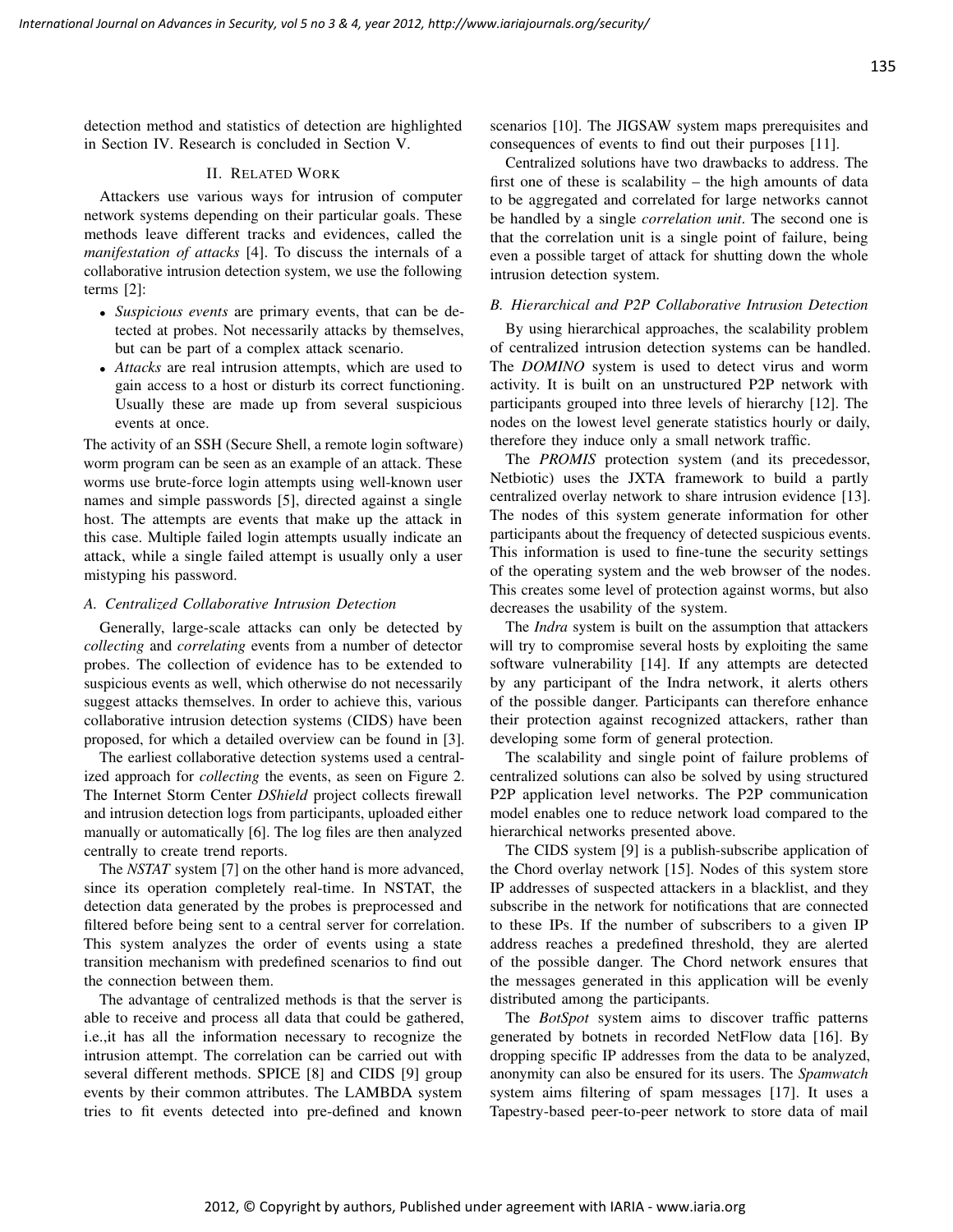

Figure 2. Collaborative detection system with centralized collection and correlation of data from probes. Every piece of information is sent to a server, which handles the correlation, and has the responsibility of alerting participants when an attack is detected.

messages that are tagged as spam by the users of the Spamwatch community [18]. Other users' mail applications can then automatically delete known spam messages.

# *C. Structured P2P Networks*

The intrusion detection systems mentioned above use various P2P substrate networks. By selecting a proper substrate, the traffic generated in a specific application of the network can be reduced.

Structured P2P networks generally implement *distributed hash tables* [19]. DHTs store  $\langle key; value \rangle$  pairs and allow the quick and reliable retrieval of any value if the  $key$ associated to that is known precisely. This is achieved by using a *hash function* and mapping all data to be stored to the nodes selected by the distance of the hashed keys and their NodeIDs, which are chosen from the same address space. The connections between nodes are determined by their NodeID selected upon joining the network. They are selected so that the number of steps between any two node is usually in the order of  $\log N$ , where N is the count of all nodes.

DHTs all implement routing between their nodes on the application level to build the topology desired. For the small network diameter however, only some of these are feasible. The *Chord* DHT, for example, arranges its nodes into a ring [15]. To reduce the number of hops required for sending a message, it uses auxiliary network connections, which enable nodes to send message to the opposite side of the ring, and it divides the network to smaller pieces, which are half of the original in every step.

The *Kademlia* network uses a binary tree topology [20], as seen on Figure 3. All Kademlia nodes have some degree knowledge of the successively smaller subtrees of the network they are *not* part of. For any of these subtrees they have routing tables called k-buckets, which store IP addresses of nodes that reside in distant subtrees. When a node looks up a selected destination, it successively queries other nodes, which are step by step closer to the destination. The queried nodes answer by sending their k-buckets to the source. As



Figure 3. Sequence of lookup messages in the Kademlia overlay network. The node initiating the message successively queries nodes closer to the destination, so it finally receives its IP address for direct communication. (For details of the lookup procedure, see [20].)

nodes closer to the destination have greater knowledge of their neighbors, the lookup will get closer every step, as discussed in [20]. The distance in the binary tree is halved with every message, so the number of messages is  $\log_2 N$ with  $N$  being the number of nodes in the tree.

DHTs map all  $\langle key; value \rangle$  pairs to the nodes, which have their NodeIDs closest to the hashed value of the key. The distance function used depends on the topology of the network. Kademlia uses the XOR function to calculate the distance, which captures the topology of the binary tree well, as the magnitude of the distance calculated with  $d(A, B) =$  $A \otimes B$  is the height of the smallest subtree containing them both. The k-buckets are sorted by decreasing distance. The advantage of Kademlia is great flexibility: for the correct functioning of the lookup procedure, any nodes can be put in any of the k-buckets, as long as they are in the correct subtree.

## III. THE KOMONDOR SYSTEM ARCHITECTURE

In this section, our intrusion detection system named *Komondor* is presented. Its most important novelty is that it uses the Kademlia DHT as a substrate network to store intrusion data and to disseminate information about detected events [1]. Having analyzed the collected events, *Komondor*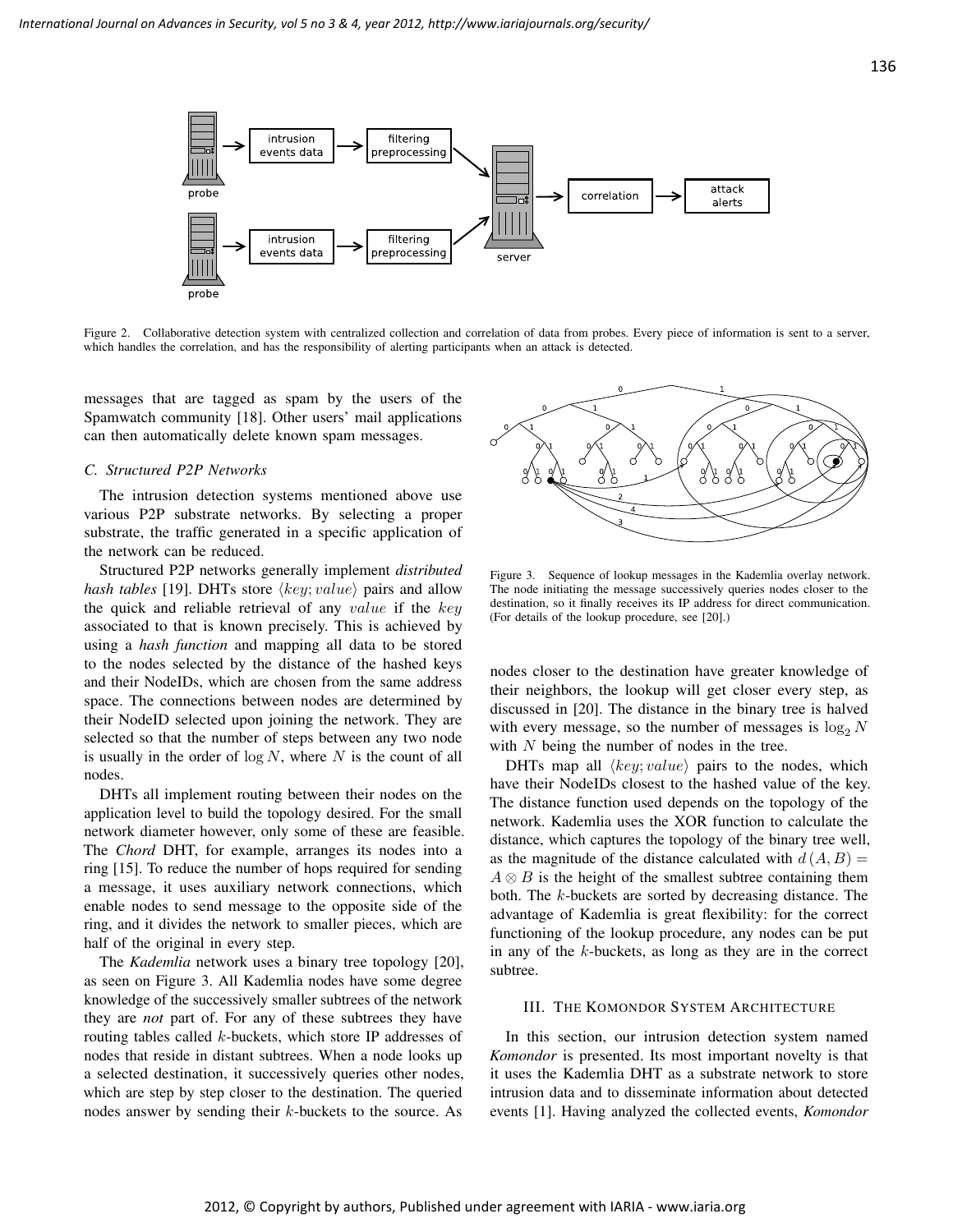

Figure 4. Distributed collection and distributed correlation of intrusion evidence from various probes. The *Komondor* system assigns keys to pieces of evidence so that data can be stored efficiently in a DHT. By using these keys, computational load of correlating can be distributed among several units.

correlation units may start an alert procedure notifying other nodes of the possible danger if necessary.

#### *A. Distributing Load Among Multiple Correlation Units*

The *Komondor* peer-to-peer application level network consists of multiple nodes. All nodes have the *responsibility* of collecting and correlating intrusion data. They also report attacks discovered to other nodes of the network, as seen in Figure 1. All participants of the *Komondor* network serve as intrusion detection units and correlation units as well.

The *Komondor* network is designed to enable the correlation methods mentioned in Section II to be used in a distributed manner:

- Pieces, which are correlated should be sent to the same correlation unit, so that it can gather all the information about the attack.
- Pieces of evidence, which are part of distinct ongoing attacks should preferably be sent to different correlation units. This reduces load and improves overall reliability of the system.

*Komondor* achieves this goal by *assigning keys to preprocessed intrusion data*, as seen in Figure 4 (cf. Figure 2). Keys assigned are used as storage keys in the DHT as well. For different attackers or attack scenarios, different keys are selected, and this way data is aggregated at different nodes of the *Komondor* overlay.

This is different from other P2P distributed intrusion detection networks, in which only one attack correlation method is used. In Komondor, attack correlation and event aggregation is decoupled by the means of selecting a key in an early phase of correlation, and using it as a DHT key for storage. The *Komondor* system is essentially a *middle layer inserted into the intrusion detection data path.*

Correct key selection is critical, since pieces of evidence, which might be correlated to each other must be assigned the same key and sent to the same *Komondor* node for correlation. Note that these pieces do not have to be detected by the same probe, yet they can be aggregated by the same correlation unit. The nodes of the DHT are the correlation units, which

have to implement the same correlation methods as their centralized counterparts. The correlation procedure is started as soon as the preprocessing stage with the key selection, and it is finalized at the correlation units.

The detected and preprocessed data of suspicious events is stored in the *Komondor* overlay. In this system, the key assigned at the preprocessing stage of detection is used as a *key for DHT operations* as well. The value parts of the  $\langle key; value \rangle$  pairs stored are any other data, which might be useful for detection or protection. As all nodes use the same key selection mechanism and the same hash function, events related to each other will be stored at the same node, as seen in Figure 1. This way the algorithm ensures that the aggregator node has perfect knowledge of all events related to the attack in question, and is able to recognize the attack as well.

The reason why a structured overlay was selected for the *Komondor* system is that it combines the advantages of both the distributed and centralized detection systems. Event data collected has to be sent to a single collector node only (this would not be possible with an unstructured overlay, as those have no global rule to map a key to a node.) Moreover, when *Komondor* nodes are under multiple but unrelated attacks, the network and computational load of both aggregation and correlation is distributed among nodes. Moreover, the *Komondor* system does not have a single point of failure: the responsibility of correlating particular events is transferred to another node in this case. The overlay can also be used to disseminate other type of information as well, for example the attack alerts, which enable nodes to create protection.

## *B. Kademlia as the DHT Topology of Komondor*

The nodes of *Komondor* create a *Kademlia DHT* overlay. This is the topology, which can adapt its routing tables to the dynamic properties of traffic generated by the intrusion detection probes. As discussed below, other DHTs wouldn't be able to adapt their routing tables to the dynamic properties of this kind of traffic.

Storing information of events generated by the probes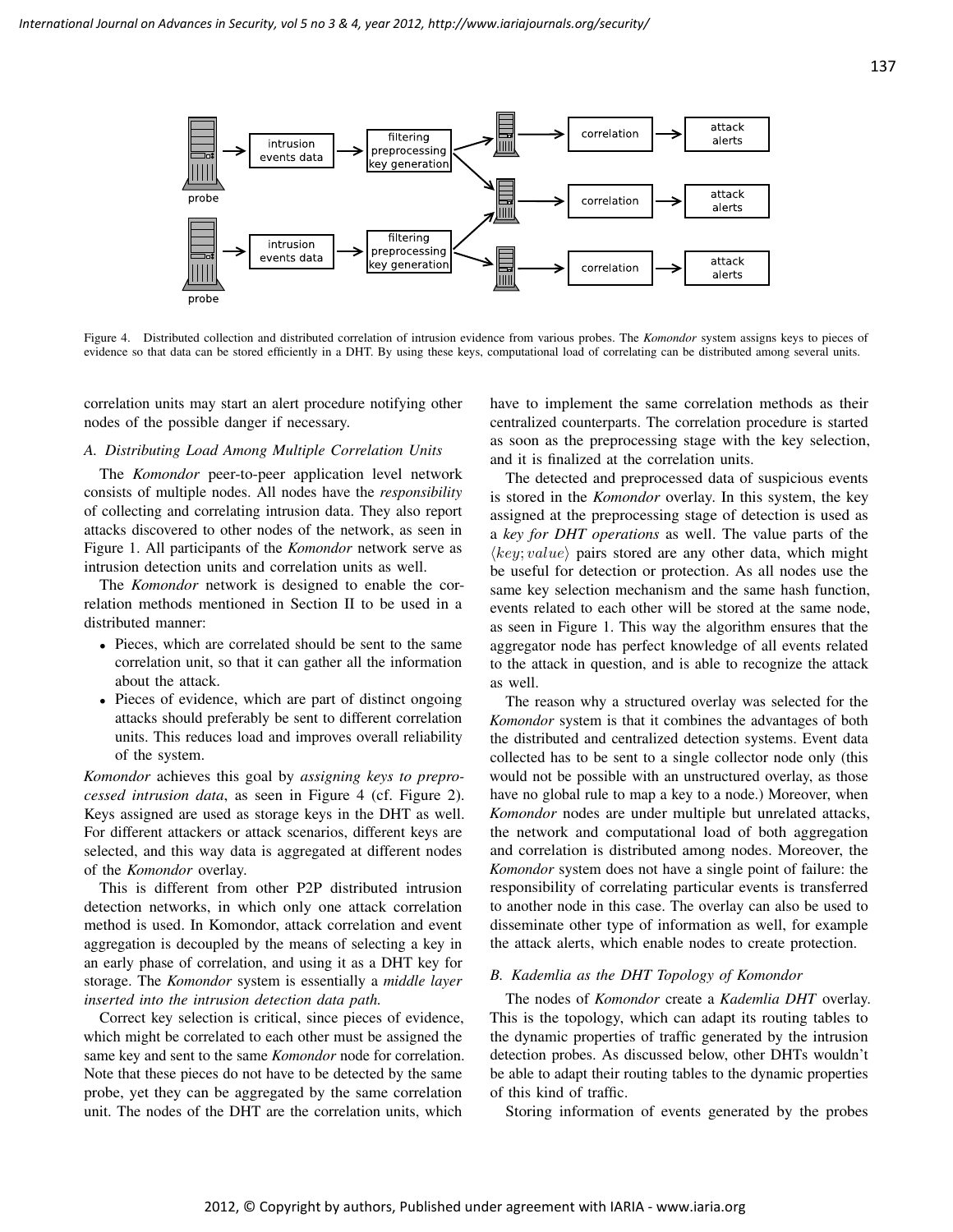Table I NUMBER OF MESSAGES IN STRUCTURED OVERLAYS FOR INTRUSION DETECTION

| Overlay                                             | Chord                  | Kademlia           |  |
|-----------------------------------------------------|------------------------|--------------------|--|
| Routing algorithm                                   | recursive              | iterative          |  |
| Node lookup                                         | 0                      | $\log_2 N$         |  |
| <b>First event stored</b>                           | $\log_2 N$             | $1 + \log_2 N$     |  |
| n events with the same key                          | $n \cdot \log_2 N$     | $n + \log_2 N$     |  |
| Average number of mes-<br>sages per event           | $(n \cdot \log_2 N)/n$ | $(n + \log_2 N)/n$ |  |
| Average number of mes-<br>sages with $n \to \infty$ | $\log_2 N$             |                    |  |

generates significant overlay traffic, which will load not only detector and collector nodes, but other nodes along the path from the former to the latter one as well, as routing between nodes is handled on the application level. If the *events are in correlation* with the same attack, the *key chosen is likely to be the same*, making the distribution of keys highly uneven. However, by using Kademlia, network traffic can be significantly reduced in this scenario. The reason for this is that the routing algorithm of Kademlia is very flexible: any node can be put to the routing tables of any other node while still obeying the rules of the routing protocol. Routing tables of other DHT overlays like CAN or Chord are much more rigid, and therefore the routing algorithm of those cannot optimize the number of messages for the store requests with the same key.

Table I compares the number of messages generated in intrusion detection for Kademlia and Chord, with the latter being an example for having rigid routing tables. Chord uses a *recursive routing mechanism,* which means that messages are forwarded by overlay nodes along the path from the source to the destination of the message, as seen on Figure 5. If *Komondor* would be built on Chord, the number of messages generated in the overlay would be in the order of  $\log_2 N$ for each detected event, where  $N$  is the node count of the overlay.

Contrary to Chord, Kademlia uses an iterative algorithm. To store a  $\langle key; value \rangle$  pair, a Kademlia node first looks up the IP address of the destination node by successively querying nodes closer to the destination. After finding out its address, data is sent directly from the source and the destination. This also implies that the payload of the message is contained in every message for Chord, and only in the last message for Kademlia. For Kademlia, the node has to first look up the address of the destination, which also takes  $log_2 N$  messages. Having done that, it requires one more message  $(+1)$  to send the payload as well. If multiple events are to be stored, which are detected by the same probe (this is a likely scenario for a node that is under attack), the *lookup procedure can be optimized away*, as the key and therefore the collector node is the same, too. For sending data of  $n$ events, the number of messages generated is only  $n + \log_2 N$ for Kademlia and  $n \cdot \log_2 N$  for Chord, which is worse at the factor of  $n$  for the latter one. The limit of messages per event drops to 1 for Kademlia in this common intrusion detection scenario.

The above optimization is made possible by the fact, that any node can be inserted to the routing tables of any other arbitrarily selected node in Kademlia, while still obeying the selection rules of the protocol. The k-buckets of the nodes cover the whole NodeID space of the binary tree, and the exact selection of nodes do not affect the correctness of the lookup mechanism, only its latency properties. The original Kademlia paper [20] suggests that nodes with long session uptimes are selected for routing, which is feasible in file sharing applications to enhance reliability. *Komondor* nodes, which are selected by attack events to be stored, should be selected to reduce network traffic.

The *Komondor* system uses does not use the data lookup mechanism (looking up a value associated with a specific key) of the DHT as other applications do. Only the data store mechanism is used. Stored events are never looked up, rather the node, which stores them has to process incoming events to recognize attackers. The collector nodes have the responsibility to start a broadcast algorithm [21], if an attack is recognized. The broadcast message must contain data, which can be used by participants to create their own protection.

## *C. Selection of Keys in the Komondor System*

The accuracy of detection, also network and computational load balancing depends on the proper selection of keys. If, at preprocessing stage, the correct key is failed to be chosen, pieces of evidence may mistakenly end up at different correlation units, and therefore the attack may remain unnoticed. Detection efficiency can be increased by assigning more keys, should an event be suspected to be a candidate for being part of different attacks or attack scenarios. One can also implementing several correlation algorithms simultaneously. However, every subsequent key increases network traffic as well.

Examples for key selection include the source or destination IP addresses of offending packets. For every large-scale network scan scenario, a different key selection mechanism is feasible. Consider the network scan types categorized in [12]:

- *Horizontal port scan.* Different hosts are scanned by a attackers, but the port number, e.g., the vulnerability searched for is the same. In this case, a blacklist of attackers can be built using the collection and correlation of detected attempts. The key for the *Komondor* overlay in this case is the identifier of the vulnerability, or the port number.
- *Vertical scan.* A single host is under attack. The attack originates from a single host, too. If this is the case,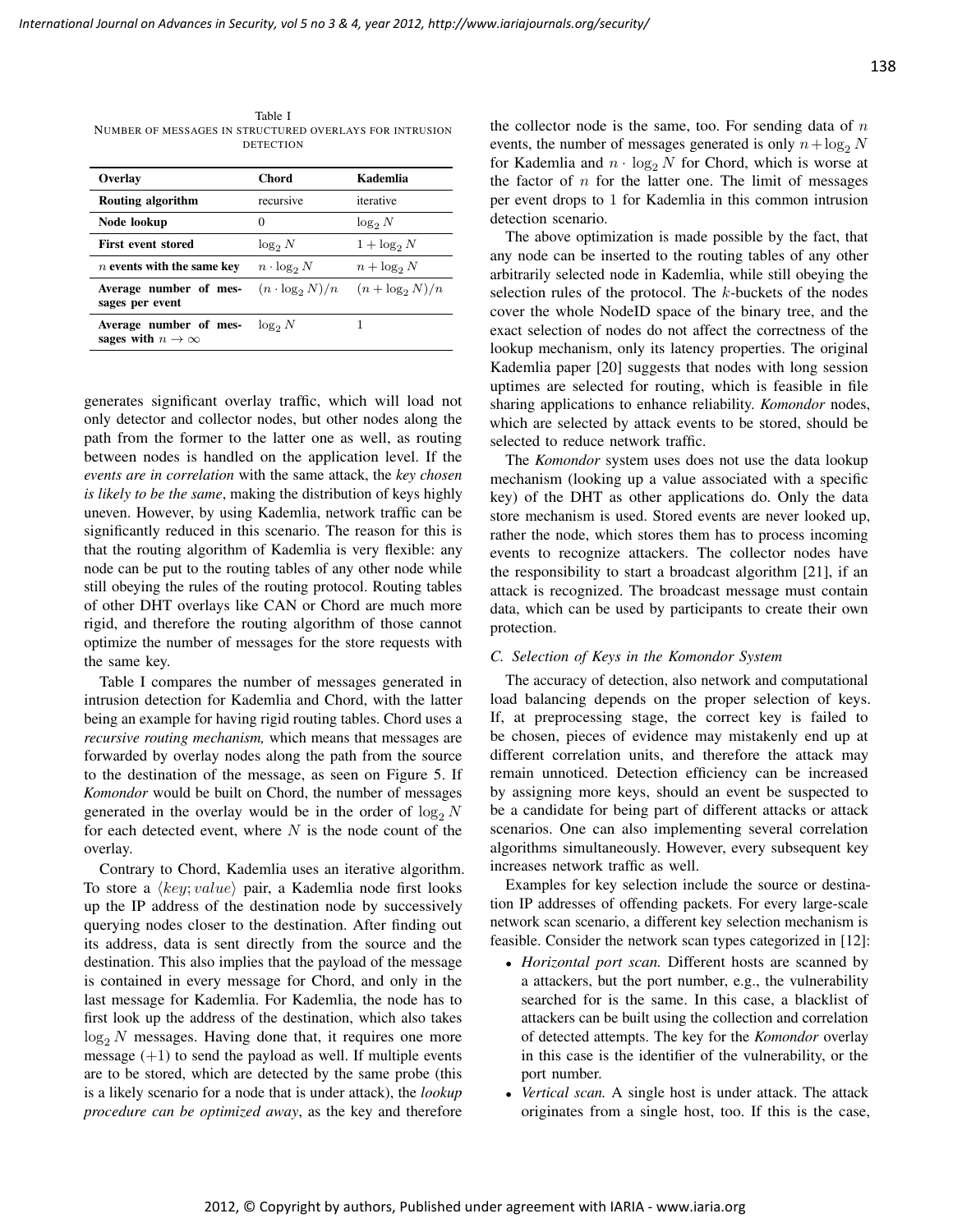

Figure 5. Routing methods in DHT overlays. In overlays with recursive routing, messages are forwarded from node to node. The iterative method requires nodes to look up the address of the destination of the message themselves.

the attacker is known and hosts can protect themselves against it, should it try to attack another friendly hosts. The DHT key should be the IP address of the attacker.

• *Mixed scan.* Multiple attackers use their network capacity to launch an attack against a single host or a subnetwork. This is the usual scenario for the well known DDoS (distributed denial of service) attacks [22], the goal of which is to disrupt some service of an on-line service provider by overloading its network or computational capacities. The key for the evidence storage in the DHT in this case is the subnetwork address attacked. By analyzing the data collected in this scenario, hosts can automatically detect the fact of the network scale attack, e.g., they can discover that the problem is not only related to a single host but a complete subnetwork or organization.

Apparently, the achievable benefit of the collaborative detection for these scan methods also varies with their type and intent.

## IV. RESULTS AND DISCUSSION

In this section, we present statistics of intrusion attempts detected using the implemented *Komondor* system. The statistics are evaluated to show which types of attacks this system can be used to detect.

The implementation used for testing was written in C++, and run on various versions of Ubuntu, Debian Linux and OpenBSD operating systems. The systems protected provided HTTP, SSH, mail, SQL and other services to their users. The number of probes in the system varied from 7 to 10, each with their own, public IP address. The overlay created was not limited to a single subnetwork.

The present *Komondor* implementation used the opensource *Snort intrusion detection system* [23] to detect intrusion events, and it could collaborate with other hostbased intrusion detection solutions as well. The key selected for each event was the *IP address* of the attacker, as found in the Snort log file. It was also used for correlation. We selected common event types from the Snort database and also tagged events with a severity score. Intrusion alert was

triggered when the sum of these scores reached a threshold level. This simple correlation method enabled us to determine the efficiency and reliability of the *Komondor* system for known attack types. Data presented here was collected in a three year interval. During this time, 17,088 attacks were detected, with the maximum number of attacks originating from a single IP address being 811. The number of individual events for a single attack reached as much as 80,000 events for some of the worm attacks recorded. The number of nodes in the small *Komondor* test overlay was around 7 and 15 nodes, with most of them being on the same subnetwork.

One of the nodes of the test overlay was assigned special logging tasks. This was achieved by fixing the NodeID of that node to the hexadecimal value 0x00000001. (Our implementation used 32-bit NodeIDs, rather than using the full 160-bit space as usual in Kademlia networks.) The attack storage method used in other nodes was modified to send all data to this node as well, besides sending the events to the nodes as selected by the keys. This anchor node generated statistics, and provided us with a monitoring interface accessible through a web browser.

#### *A. Attack Intervals and Number of Events*

Figure 6 shows invalid passwords detected for SSH login attempts on various hosts [5]. Every dot on the graph is an individual attack. The  $y$  axis shows the number of events or the number of invalid passwords detected. The duration of an attack is the time interval between the first and the last event detected, and is on the  $x$  axis. Several attackers were detected by multiple *Komondor* probes, because the SSH worm that was trying to gain access to the subnetwork tried to login all on-line hosts it found. The number of probes, which detected an attack in question is shown by the color of the dots. (In the case of multiple probes detecting an attacker, the event number on axis  $x$  is an average per probe.)

Apparently the attacks, which were detected by one probe only (black dots) have much less events associated to them. The 1,100 attacks shown on the graph have as much as 450 of them stacked up in the  $(1, 1)$  point. These evidently came from human interaction. Attacks detected by multiple probes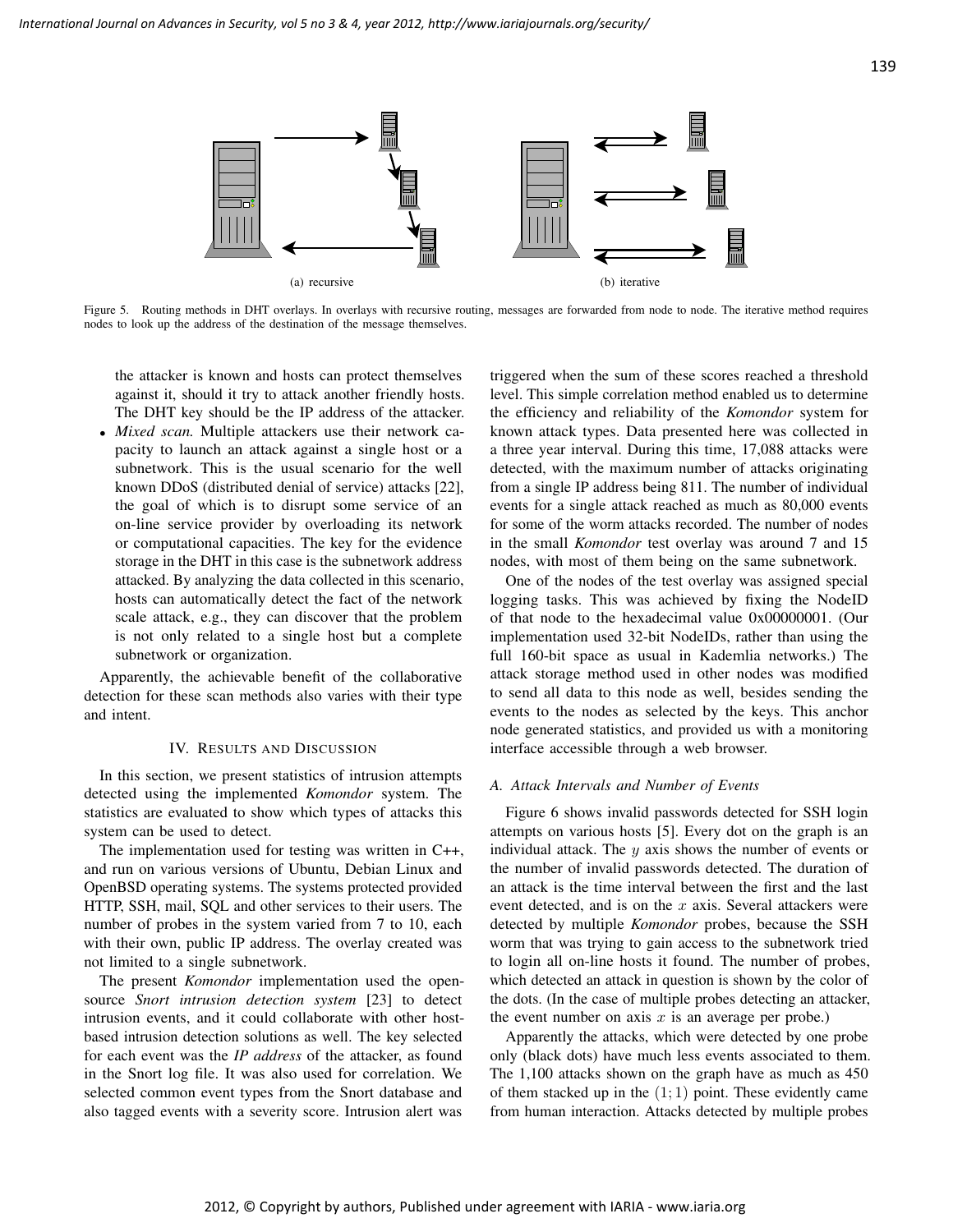

Figure 6. Number of invalid password events detected for various attacks  $(y$  axis) plotted by the duration of the attack  $(x$  axis), as detected by the *Komondor* test overlay network. The color of the dots represent the number of probes a specific attacker was detected by.

usually suggest automatic worm programs using dictionary attacks against the detector hosts.

This experience suggests that distributed intrusion detection can benefit from the advantages of DHTs:

- Attackers could be detected by several probes at the same time. When multiple hosts are attacked, recognizing an attacker using any evidence from any probe of the *Komondor* network, several hosts could be protected using firewalls at the same time, which might promptly be attacked, too.
- Attack evidence came from multiple probes. One attack is likely to be associated to thousands or tens of thousands of events, which must be stored and processed in the overlay. This type of load can be dealt with the DHT fairly well, as it can select different collector nodes for each individual attack and therefore balance the load.
- When detecting an event, which generates the same key, the Kademlia DHT can significantly reduce network traffic, as the IP address of the collector nodes have to be looked up only once. When the IP address is obtained, the system works as if it were using a centralized approach with the same benefits as those.

#### *B. Attack Types and Confidence*

Table II shows various attack types and the efficiency for the *Komondor* system regarding protection. The column *Protection* shows the number of attacks for each type, for which the attack continued after it was blocked on the firewall, and the activity of the attacker was detected by another *Komondor* node of the same subnetwork. For these attacks, the collaborative intrusion detection can greatly enhance the protection of hosts.

Figure 7 shows event numbers and attack durations for different worms attacking SQL servers. The  $y$  axis has two

Table II NUMBER OF ALL ATTACKS AND ATTACKS FOR WHICH PROTECTION COULD BE BUILT BY *Komondor*, FOR EACH ATTACK TYPES.

| Type of attack             | <b>Attacks</b> | Protection | Ratio |
|----------------------------|----------------|------------|-------|
| phpMyAdmin scan            | 107            | 71         | 66%   |
| <b>MSSOL</b> overflow      | 4355           | 15         | $0\%$ |
| <b>SSH</b> connection lost | 490            | 321        | 65%   |
| <b>SSH</b> failed password | 546            | 219        | 40%   |
| <b>SSH</b> invalid user    | 51             | 47         | 92%   |
| <b>FTP</b> failed login    | 46             | 2          | 4%    |

scales for each graph. The scales of the left hand side show attack durations (red plot), and the right hand side scale shows the number of events (blue plot). Attacks are sorted by duration. Every value on the  $x$  axis is an attack for which the duration and the number of events is shown right under each other.

A worm, which scanned the Web servers for vulnerabilities via HTTP requests is shown on the right hand side subfigure. For any event detected, the IP address of the attacker can be recognized by the correlation units. The left hand side graph presents the properties of the Slammer worm, which penetrates outdated MSSQL servers. This worm does not issue more attempts in a short time interval to the same host, and selects IP addresses of victims randomly. For detecting this type of attacks, the PROMIS and CIDS systems could be used more effectively.

Figure 8 is similar to Figure 7, showing the attack interval and the number of events for attacks. However, invalid SSH login attempts are visualized on this one. The figure shows real attacks and mistyped passwords as well. The left hand side subfigure shows the invalid user name events, and the right hand side subfigure the invalid password events. The usual user interfaces of SSH remote login software show the login names to the users as they type, while the password is hidden for security reasons. This implies that mistyped login names rarely come from authorized users, as they would correct it before sending it to the server. Almost all of this type of attacks are conducted automatically by worm software. However, 40% of detected mistyped password attacks have only one event, and supposedly come from authorized users. These are all false alarms in an automatic intrusion protection system like *Komondor*.

# *C. Load Balancing Potential of Using Hash Functions for IP Addresses as Keys*

Figure 9 shows the distribution of events in IP address space and in overlay key (NodeID) space. The figure shows only the events related to SSH worms.

The IP addresses on the top part of the figure were mapped to the rectangular area using a Hilbert space filling curve. This mapping renders the 32 bit address space in such a way,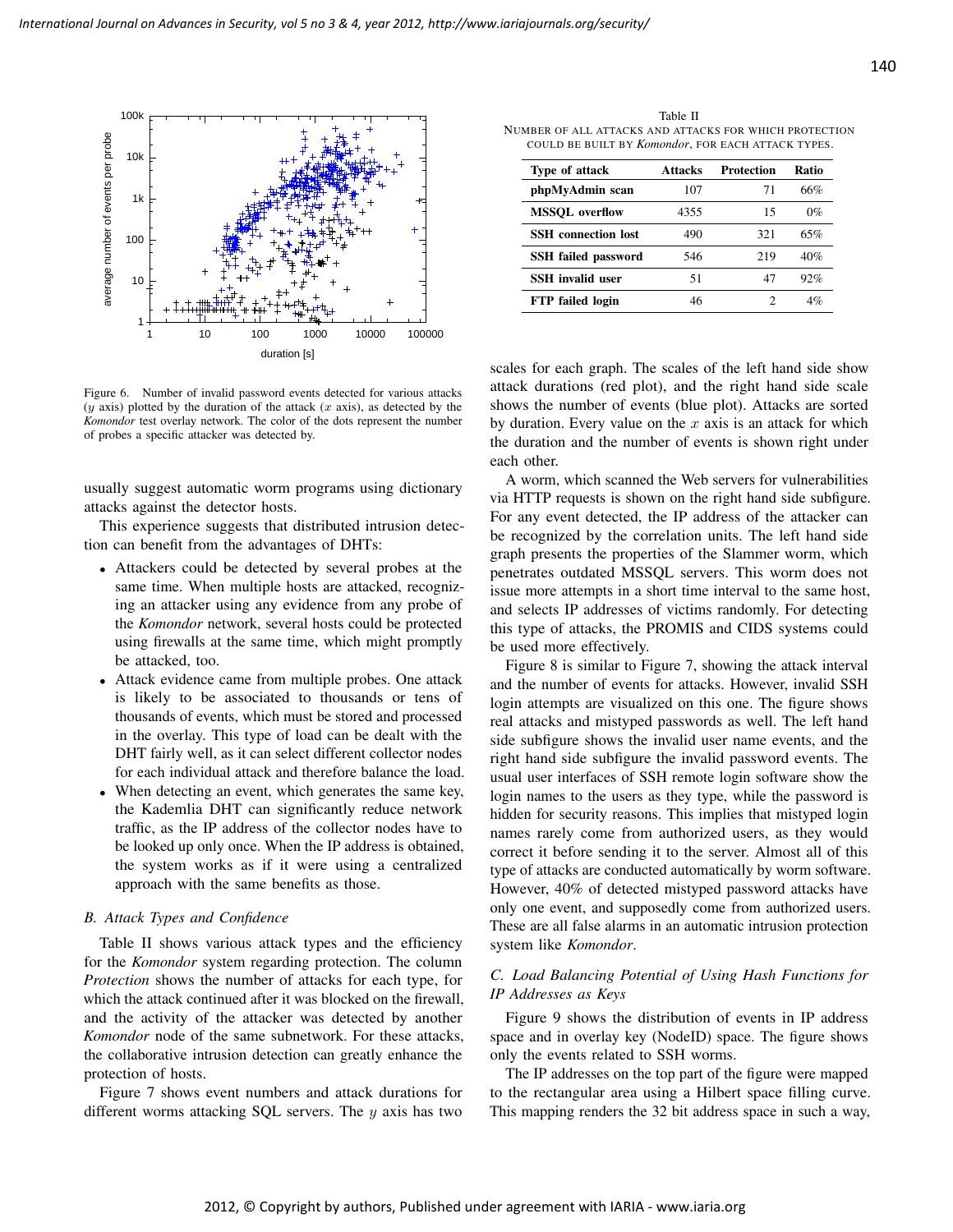

Figure 7. Attack intervals and number of events for different worm activities detected by the *Komondor* system. The left hand side shows a worm, which scanned our Web servers via HTTP in order to find a phpMyAdmin installation to gain access to MySQL databases. On the right hand side the activity of the infamous Slammer worm is shown, which penetrates MSSQL servers.



Figure 8. Attack intervals and number of events for SSH login attempts, as detected by the *Komondor* network. An invalid login name almost inevitably suggests an attack, while an invalid password may come from an otherwise authorized user.

that addresses close to each other (therefore, addresses in the same subnetwork) are close to each other. For example, the 0/8 to 63/8 range is in the upper left quarter square, and the 0/16 to 15/16 range in the upper left sixteenth. The first octet of the address determines the numbered square, and the second octet was used to select the place inside every small square similarly, so that dots do not cover each other needlessly.

The size and color of the nodes show the number of events for each attack. The number of events related to each attack is quite different for every attack, the difference has a magnitude of about four. If we are using IP addresses for correlation, the hash functions used in the structured overlays for data to node mapping can significantly reduce this, as seen on the bottom side subfigure.

The *Komondor* reference implementation used 32-bit hashed addresses. The bottom side plot on Figure 9 shows the number of events by their hashed values, the first octet of which values are used for the  $x$  coordinate, and the next eight bits for the y coordinate. The magnitude of the difference between the highest and lowest number of messages that are related to a single attack could be reduced by 1.85, i.e., about 70 times lower.

Of course, a single detector node can still detect and send many events to the same collector node, when being under attack. This load imbalance can not further be reduced by hashing the keys, but rather by properly selecting the DHT topology, as discussed in Subsection III-B.

#### V. CONCLUSION

Attacks on the Internet mean constantly growing problem for network administrators. Sophisticated attacks have evidence spread across multiple hosts and subnetworks. To detect these attacks promptly and correctly, data must be aggregated and analyzed automatically. In this article, the novel *Komondor* intrusion detection system is presented, which enables current attack correlation methods to be upgraded to work in a distributed environment. This is achieved by inserting a middle layer into the intrusion detection data path, which utilizes the Kademlia DHT overlay. As it is possible to optimize the data storage traffic to  $O(1)$ message per attack event, Kademlia is the most feasible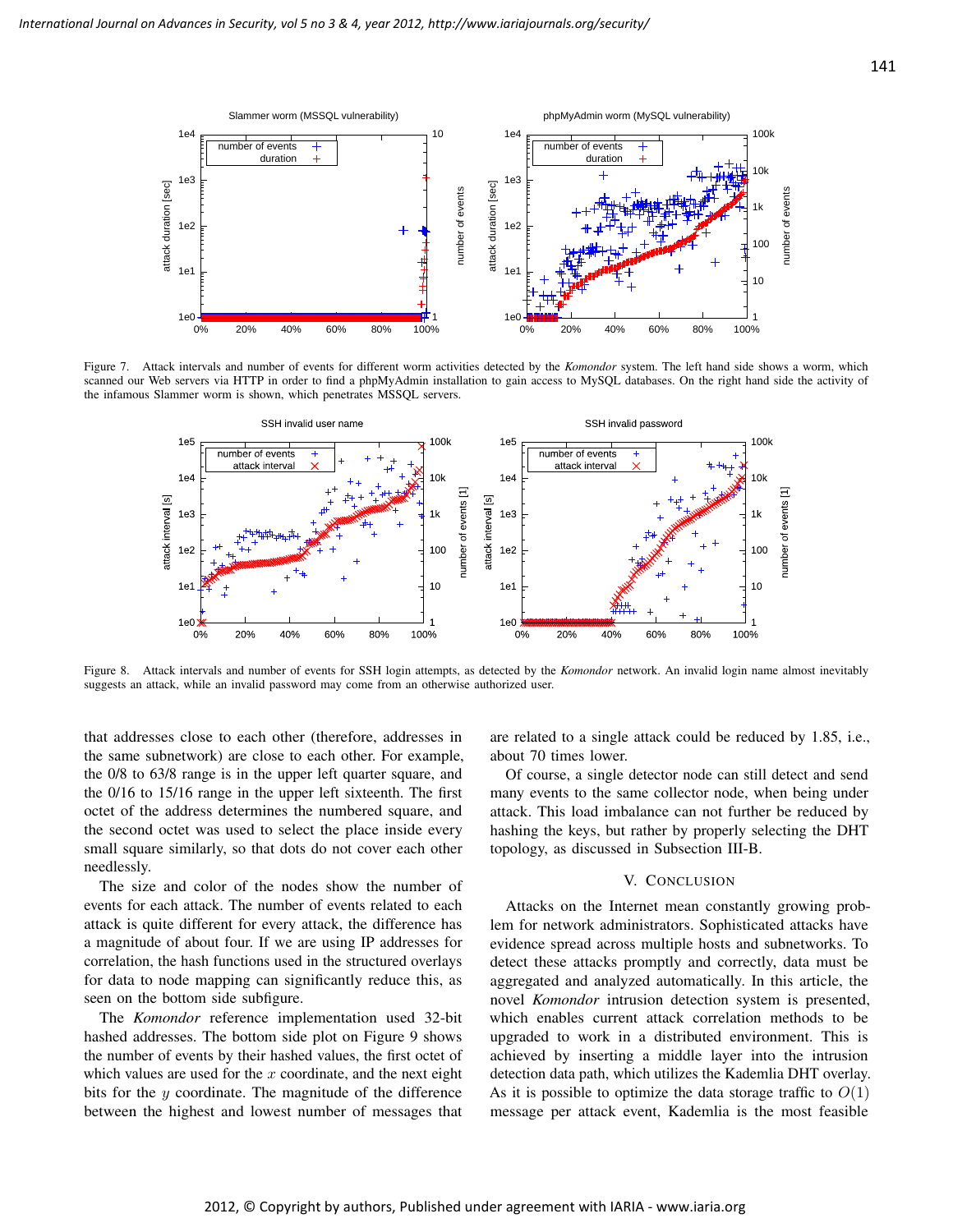

(a) Number of events in IP address space



Figure 9. Network traffic distribution in the structured overlay